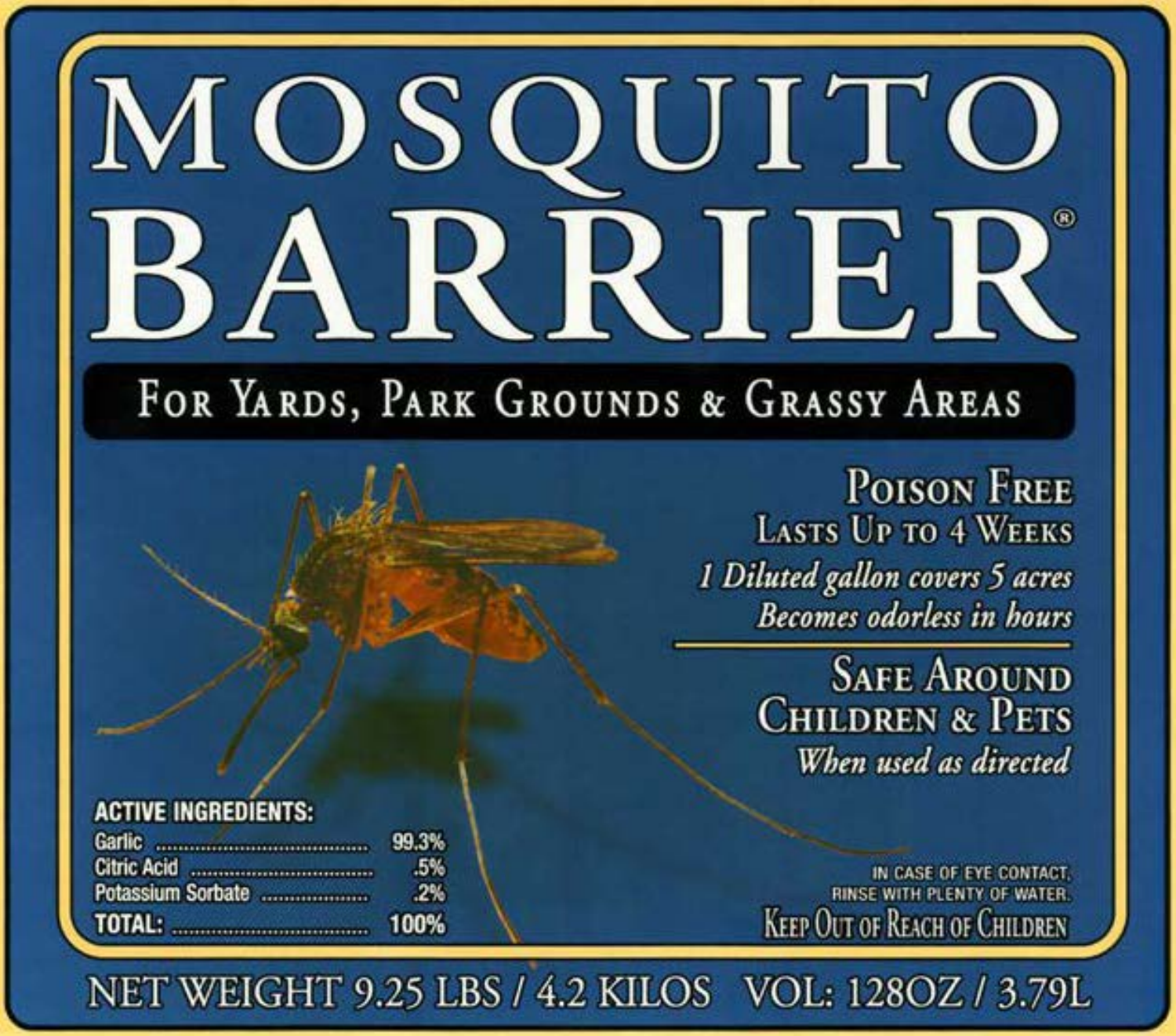PRODUCT **INFORMATION:** Product, except for preservative, is all garlic juice. It is designed to be diluted in water and sprayed on plants, grass, shrubs, flowers, ornamentals, trees, vines and in any standing water in the area, including water under porches and decks. Product nonnally becomes odorless in less than an hour. Used as directed, the product does not harm any vegetation, nor does it impart garlic flavor or taste to food plants.

Mosquito Barrier<sup>®</sup> is designed to be diluted in water - Mix well and spray according to instructions below. Stickers, such as any vegetable oil, may be added to the mix to help hold the product on the plants - see directions below for quantities to add to the Mosquito Barrier® and water mixture.

**SPRAY EQUIPMENT TO USE:** We recommend a pump up spray, Hudson Style, with wand - one that holds 2 to 4 gallons of water. Available at most hardware and garden stores.

## **DIRECTIONS**

**MIXING DIRECTIONS:** Shake Mosquito Barrier container well before making a mix. For each gallon of water add: 8 Teaspoons of Mosquito Barrier if infestation is light; 16Teaspoons of Mosquito Barrier if infestation is heavy (6 teaspoons equals one ounce). Stir mixture well. Use wann water if possible. For hose end spray attachments, fill bottle half full of Mosquito Barrier. Then fill with water. Set dial on 2 ounces per gallon, or 12 teaspoons per gallon. If no dial is on sprayer, fill sprayer with 20 ounces of Mosquito Barrier and the rest with water.

**MIXING NOTE:** There is no danger to plants or animals if you increase the amount of Mosquito Barrier to twice the amount indicated above.

## **APPLICATION DIRECTIONS:**

TIMING: Spray between the hours of 8AM and 11AM or late in the afternoon such as 5PM-7PM. Avoid spraying in the heat of the day. Do not spray on windy days or if rain is expected within 24 hours.

AREAS TO **BE SPRAYED:** Use a heavy mist spray and apply to all grass, ornamentals, flowers, vegetable areas, up into trees sufficient to cover the lower limbs. Spray any standing water, puddles, etc. Spray all foliage thoroughly. If you have left over spray material, spray area again. Be sure to cover the underside of leaves.

PRODUCT **ALSO REPELS:** Armadillos, Deer, field Mice, Yard Fleas, Ticks, and Geese.

This product has not been registered **by the** US. Environmental Protection Agent)! Ganie Research Labs, Inc. represents that this product qualifies for exemption from registration under the Federal Insecticide, Fungicide and Rodenticide Act.

Manufactured only by: Garlic Research Labs, Inc. 624 Ruberta Avenue Glendale, CA 91201-2335 EMAIL: Contact@MosquitoBarrier.com WEBSITE: www.mosquitobarrier.com TOLL FREE PHONE: 800-424-7990 MADE AND PATENTED IN USA